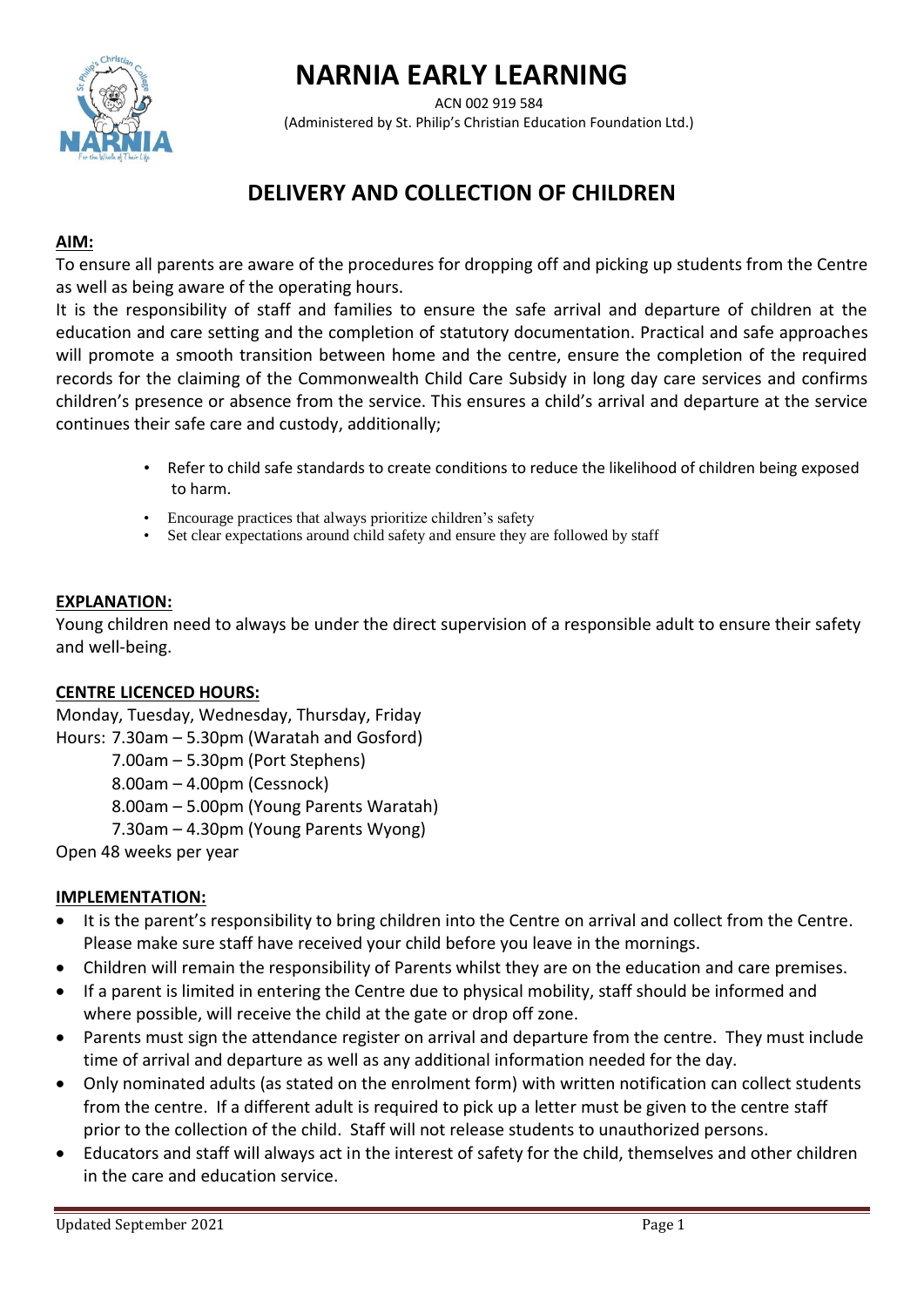It is at the educators' discretion to determine if they believe an authorised person is unable to appropriately care for the child based on the individual case and circumstances.

- Any person under 18 years of age will not be permitted to collect children unless parents have provided written approval.
- Parents must notify the Administration Officer or Responsible Person of any changes to information given on the enrolment form such as change of address, phone number, mobile number, authorised persons, emergency contact and work place.
- Staff ensure there are no children left on the premises before they leave each day by checking the sign in / out book and in all areas of the Centre and verifying this on the sign in sheets.
- Both parents have lawful authority of their children and are consequently permitted to collect children from the Centre's care unless a magistrates court or family law court make different orders prohibiting contact with the child. Court orders must be provided to the service and will be stored with the child's enrolment information.

## **ARRIVAL AND DEPARTURE - the experience for the child and family**

Educators and staff will:

- 1. On orientation and on the first day of enrolment, remind families that all children need to be signed in and out as a part of regulatory and funding obligations. Families will also be informed that sign on sheets will be used for emergency evacuations and need to be completed by families both on arrival and on departure from the service.
- 2. Greet families and find out about the child's needs for the day.
- 3. Support children to participate in an activity, assist with separation for both adults and children and to say goodbye.
- 4. Welcome families at the conclusion of the day and communicate about the child's day. Any important messages will be passed on to families, including any changes in the child's routine, accident reports or medication needs.
- 5. Deem if a person collection a child is considered unfit
	- If the person collecting the child appears to be intoxicated, or under the influence of drugs, and staff feel that the person is unfit to take responsibility for the child, the staff are to bring the matter to the person's attention before releasing the child into their care. Wherever possible, such discussion is to take place without the child being present.
	- Staff are to suggest that they contact the other parent or emergency numbers from the enrolment form to inform them of the situation and request they collect the child as soon as possible. If the person refuses to allow the child to be collected by another authorised person, staff are to inform the police of the circumstances, the persons' name and vehicle registration number.
	- Staff cannot prevent a parent from collecting a child, but do have a moral obligation to persuade a parent to seek alternative arrangements if they feel the parent is in an unfit state to accept responsibility for the child.
	- At Narnia we place children first and are motivated to do what is best for them. Implementing 'Child Safe' standards is an effective way we embed child safety in the attitudes of family and staff.